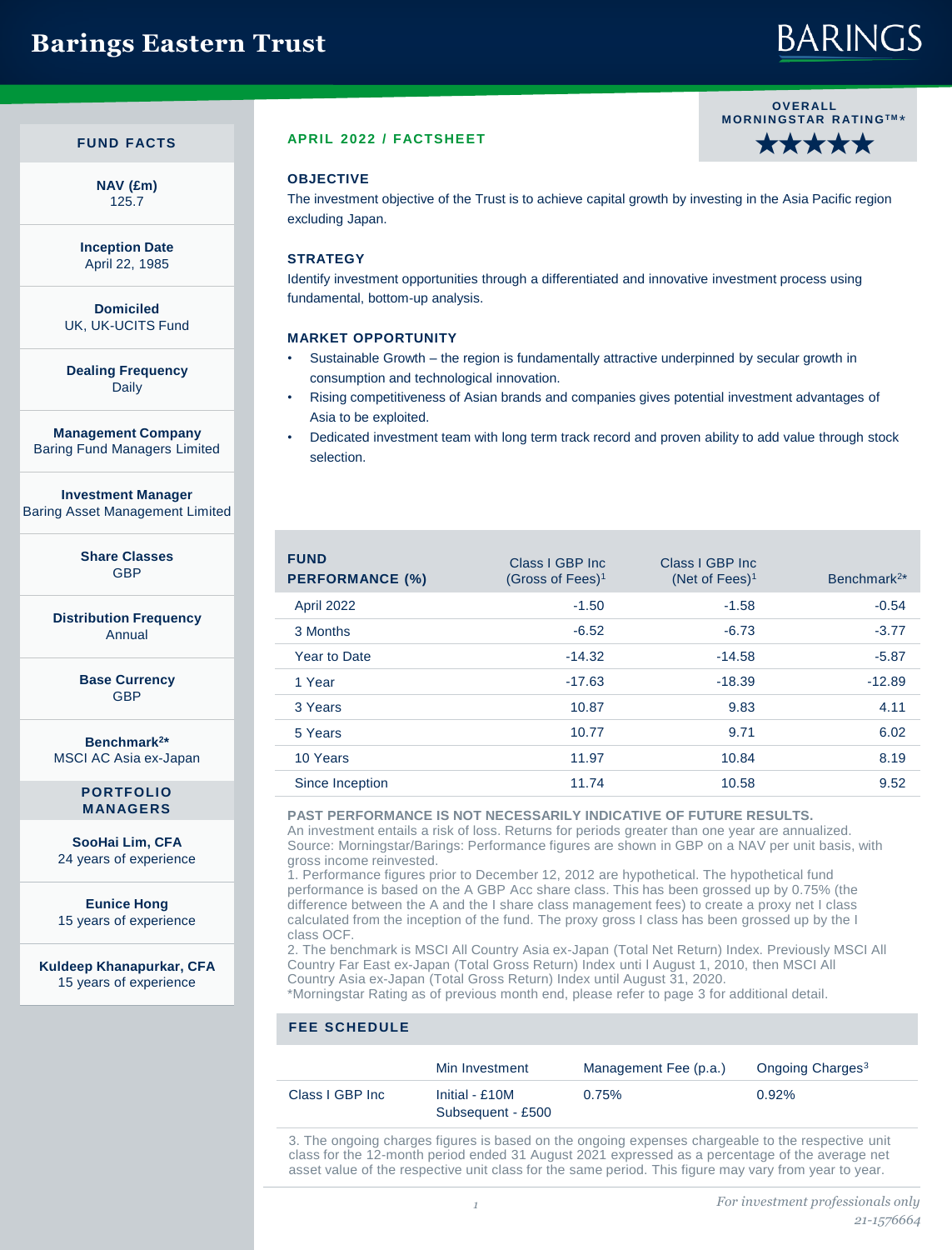## **Barings Eastern Trust**

# **BARINGS**

## **EQUITY PLATFORM <sup>1</sup>**

Barings manages \$371+ billion of equities, fixed income, real estate, and alternative assets globally

We focus on building highconviction, research-driven equity solutions for our clients. We have a long history of being early investors in new and established markets.

- Global Equities
- Emerging Markets Equities
- Small-Cap Equities

Equities investor base includes financial institutions, pensions, foundations and endowments and wholesale distributors

| CHARACTERISTICS <sup>2,3</sup> | <b>BARINGS</b><br><b>EASTERN TRUST</b> |
|--------------------------------|----------------------------------------|
| Number of Holdings             | 61                                     |
| Active Share (%)               | 64.08                                  |
| Off Benchmark (%)              | 10.77                                  |
| Tracking Error (%) (3Y Ann)    | 7.55                                   |
| Information Ratio (3Y Ann)     | 0.89                                   |
| Standard Deviation (3Y Ann)    | 17.40                                  |
| Alpha (3Y Ann)                 | 5.98                                   |
| Beta (Ex Ante)                 | 1.05                                   |
| Av. Market Cap (GBPb)          | 114.55                                 |

## **TOP SECTOR WEIGHTING (% OF NAV)<sup>3</sup>**



## **TOP HOLDINGS (% OF NAV) <sup>3</sup>**

| <b>Taiwan Semiconductor</b><br>Manufacturing Co. (TSMC) | 9.10 |
|---------------------------------------------------------|------|
| Tencent                                                 | 5.71 |
| <b>Samsung Electronics</b>                              | 4.80 |
| <b>Reliance Industries</b>                              | 4.72 |
| SK hynix Inc.                                           | 3.11 |
| AIA                                                     | 2.91 |
| Meituan                                                 | 2.64 |
| Hong Kong Exchanges &<br>Clearing                       | 2.26 |
| Hana Financial Group Inc.                               | 2.17 |
| Kweichow Moutai                                         | 2.16 |

### **TOP COUNTRY W EIGHTING (% OF NAV) <sup>3</sup>**



1. Barings assets as of March 31, 2022

2. Risk statistics based on gross performance.

3. As of April 30, 2022.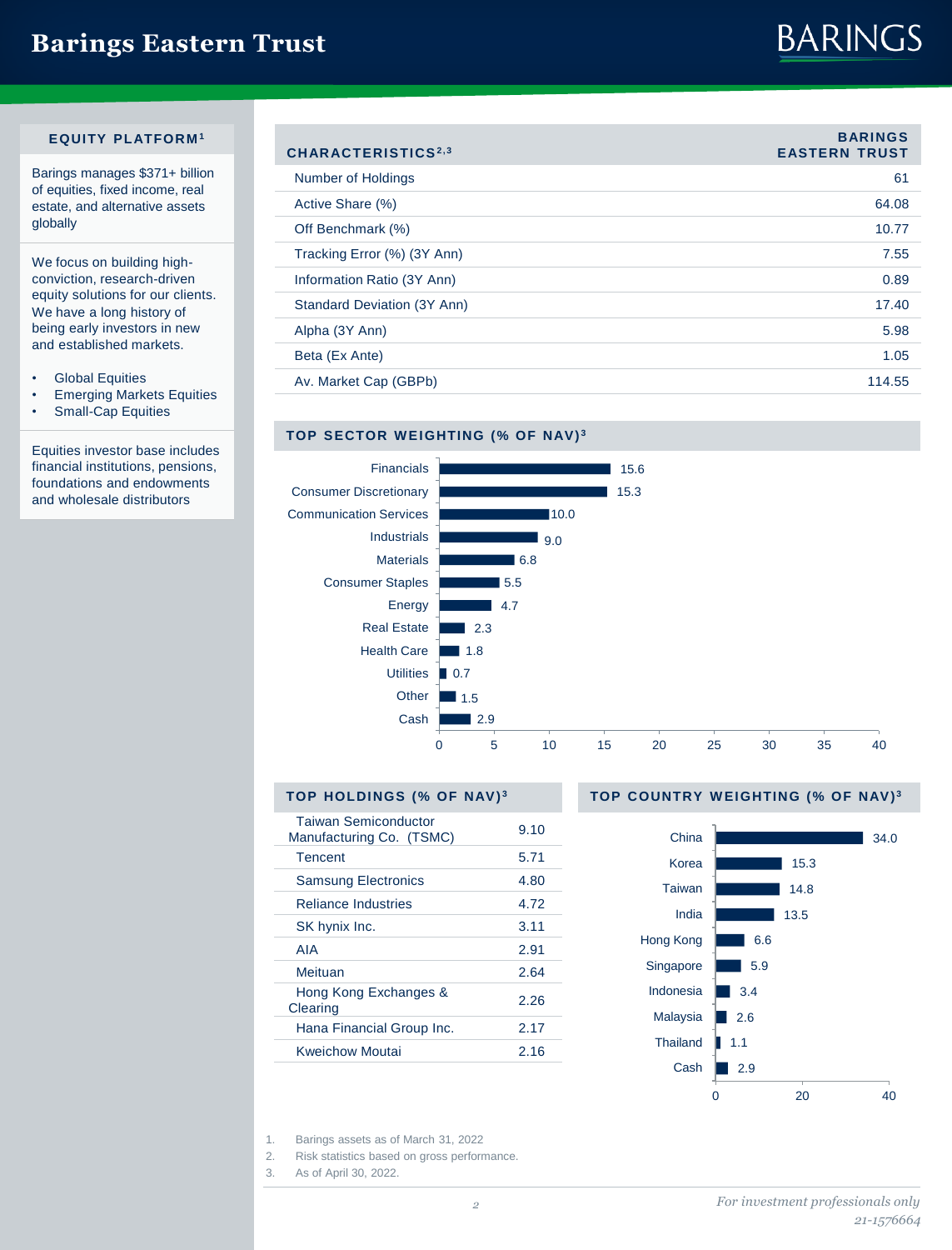### **CLASS I ACTIVE SHARE CLASSES**

| Name           | ISIN         | <b>Bloomberg</b> | Lipper   |
|----------------|--------------|------------------|----------|
| <b>GBP ACC</b> | GB00B9M3QP66 | <b>BRGEAIS</b>   | 68255269 |
| <b>GBP INC</b> | GB00B85JKH42 | <b>BRGEATILN</b> | 68163739 |

\*Please refer to prospectus for additional currency class information.

### **Key Risks:**

- Regional Funds have a narrower focus than those which invest broadly across markets and are therefore considered to be more risky.
- Emerging markets or less developed countries may face more political, economic or structural challenges than developed countries. Coupled with less developed regulation, this means your money is at greater risk.
- Derivative instruments can make a profit or a loss and there is no guarantee that a financial derivative contract will achieve its intended outcome. The use of derivatives can increase the amount by which the Fund's value rises and falls and could expose the Fund to losses that are significantly greater than the cost of the derivative as a relatively small movement may have a larger impact on derivatives than the underlying assets.
- Changes in exchange rates between the currency of the Fund and the currencies in which the assets of the Fund are valued can have the effect of increasing or decreasing the value of the Fund and any income generated

Note: ©2022 Morningstar. All Rights Reserved. The information contained herein: (1) is proprietary to Morningstar and/or its content providers; (2) may not be copied or distributed; and (3) is not warranted to be accurate, complete or timely. Neither Morningstar nor its content providers are responsible for any damages or losses arising from any use of this information. Past performance is no guarantee of future results.

The Morningstar RatingTM for funds, or "star rating", is calculated for managed products (including mutual funds, variable annuity and variable life subaccounts, exchange-traded funds, closed-end funds, and separate accounts) with at least a three-year history. Exchange-traded funds and openended mutual funds are considered a single population for comparative purposes. It is calculated based on a Morningstar Risk-Adjusted Return measure that accounts for variation in a managed product's monthly excess performance, placing more emphasis on downward variations and rewarding consistent performance. The Morningstar Rating does not include any adjustment for sales loads. The top 10% of products in each product category receive 5 stars, the next 22.5% receive 4 stars, the next 35% receive 3 stars, the next 22.5% receive 2 stars, and the bottom 10% receive 1 star. The Overall Morningstar Rating for a managed product is derived from a weighted average of the performance figures associated with its three-, five-, and 10-year (if applicable) Morningstar Rating metrics. The weights are: 100% three-year rating for 36-59 months of total returns, 60% five-year rating/40% three-year rating for 60-119 months of total returns, and 50% 10-year rating/30% five-year rating/20% three-year rating for 120 or more months of total returns. While the 10-year overall star rating formula seems to give the most weight to the 10-year period, the most recent three-year period actually has the greatest impact because it is included in all three rating periods.

Barings Eastern I GBP Inc share class was rated against the following numbers of EAA Fund Asia ex-Japan Equity investments over the following time periods: 826 investments in the last three years, 666 investments in the last five years, and 373 investments in the last ten years. **Past performance is no guarantee of future results.** 

Morningstar Rating is for the I share class only; other classes may have different performance characteristics.

Baring Asset Management Limited - 20 Old Bailey, London, EC4M 7BF, United Kingdom

Authorized and regulated by the Financial Conduct Authority CONTACT US: +44 (0) 333 300 0372 (This is a low cost number) Telephone calls may be recorded and monitored www.barings.com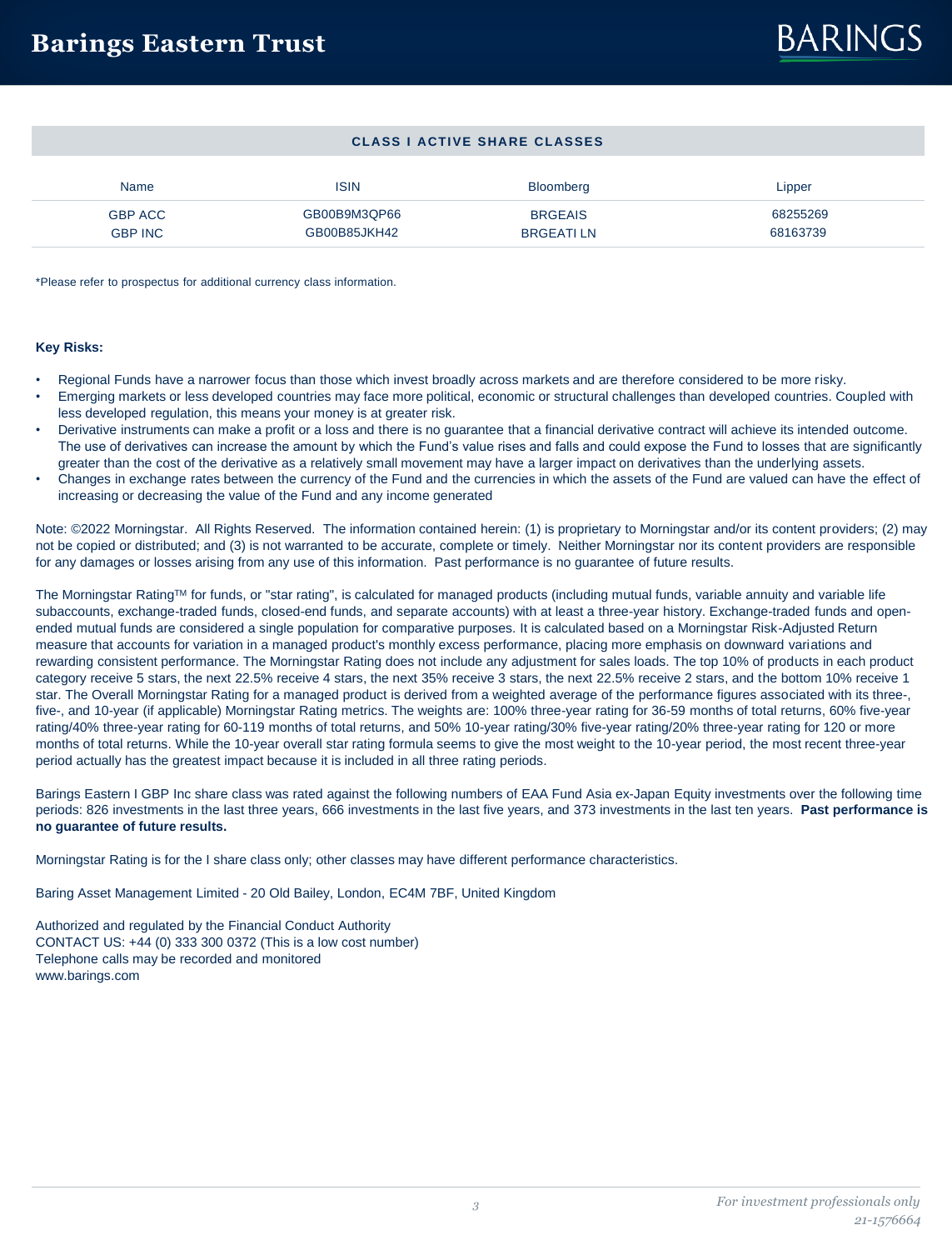| TO LEARN MORE PLEASE CONTACT YOUR LOCAL BARINGS TEAM |  |  |
|------------------------------------------------------|--|--|
|------------------------------------------------------|--|--|

**General enquiries:** info@barings.com

**EMEA based enquiries:** emea.info@barings.com

**North American based enquiries:** north.american.info@barings.com

**Asia-Pacific based enquiries:** apac.info@barings.com

Any forecasts in this document are based upon Barings opinion of the market at the date of preparation and are subject to change without notice, dependent upon many factors. Any prediction, projection or forecast is not necessarily indicative of the future or likely performance. Investment involves risk. The value of any investments and any income generated may go down as well as up and is not guaranteed by Barings or any other person. **PAST PERFORMANCE IS NOT NECESSARILY INDICATIVE OF FUTURE RESULTS**. Any investment results, portfolio compositions and or examples set forth in this document are provided for illustrative purposes only and are not indicative of any future investment results, future portfolio composition or investments. The composition, size of, and risks associated with an investment may differ substantially from any examples set forth in this document. No representation is made that an investment will be profitable or will not incur losses. Where appropriate, changes in the currency exchange rates may affect the value of investments. Prospective investors should read the offering documents for the details and specific risk factors of any Fund discussed in this document.

For Professional Investors / Institutional Investors only. This document should not be distributed to or relied on by Retail / Individual Investors.

Barings is the brand name for the worldwide asset management and associated businesses of Barings LLC and its global affiliates. Barings Securities LLC, Barings (U.K.) Limited, Barings Global Advisers Limited, Barings Australia Pty Ltd, Barings Japan Limited, Baring Asset Management Limited, Baring International Investment Limited, Baring Fund Managers Limited, Baring International Fund Management (Asia) Limited, Baring SICE (Taiwan) Limited, Baring Asset Management Sw so.

#### NO OFFER:

The document is for informational purposes only and is not an offer or solicitation for the<br>purchase or sale of any financial instrument or service in any jurisdiction. The material<br>herein was prepared without any consider situation or particular needs of anyone who may receive it. This document is not, and must not be treated as, investment advice, an investment recommendation, investment research, or a recommendation about the suitability or appropriateness of any security, commodity, investment, or particular investment strategy, and must not be construed as a projections or predictions.

In making an investment decision, prospective investors must rely on their own examination of the merits and risks involved and before making any investment decision, it is recommended that prospective investors seek independent investment, legal, tax, accounting or other professional advice as appropriate.

Unless otherwise mentioned, the views contained in this document are those of Barings. These views are made in good faith in relation to the facts known at the time of preparation and are subject to change without notice. Individual portfolio management teams may hold different views than the views expressed herein and may make different investment decisions for different clients. Parts of this document may be based on information received from sources we believe to be reliable. Although every effort is taken to ensure that the information contained in this document is accurate, Barings makes no representation or warranty, express or implied, regarding the accuracy, completeness or adequacy of the information.

#### OTHER RESTRICTIONS:

The distribution of this document is restricted by law. No action has been or will be taken by Barings to permit the possession or distribution of the document in any jurisdiction, where action for that purpose may be required. Accordingly, the document may not be used in any jurisdiction except under circumstances that will result in compliance with all applicable laws and regulations.

Any service, security, investment or product outlined in this document may not be suitable For a prospective investor or available in their jurisdiction.

Any information with respect to UCITS Funds is not intended for U.S. Persons, as defined in Regulation S under the U.S. Securities Act of 1933, or persons in any other jurisdictions where such use or distribution would be contrary to law or local regulation.

This fund may not be registered or authorized for a particular jurisdiction for distribution to persons who are not Professional Investors/Institutional Investors, in which case the following conditions apply in each of the below listed jurisdictions:

#### Copyright and Trademark

Copyright © 2021 Barings. Information in this document may be used for your own personal use, but may not be altered, reproduced or distributed without Barings' consent.

The BARINGS name and logo design are trademarks of Barings and are registered in U.S. Patent and Trademark Office and in other countries around the world. All rights are reserved.

FOR PERSONS DOMICILED IN THE EUROPEAN UNION and the EUROPEAN ECONOMIC AREA (EEA): This information is only made available to Professional Investors, as defined by the

Markets in Financial Instruments Directive.

#### FOR PERSONS DOMICILED IN AUSTRALIA:

This publication is only made available to persons who are wholesale clients within the meaning of section 761G of the Corporations Act 2001. This publication is supplied on the condition that it is not passed on to any person who is a retail client within the meaning of section 761G of the Corporations Act 2001.

#### FOR PERSONS DOMICILED IN CANADA:

This confidential marketing brochure pertains to the offering of a product only in those<br>jurisdictions and to those persons in Canada where and to whom they may be lawfully<br>offered for sale, and only by persons permitted t and under no circumstances is to be construed as, an advertisement or a public offering of a product. No securities commission or similar authority in Canada has reviewed or in any way passed upon this document or the merits of the product or its marketing materials, and any representation to the contrary is an offence.

#### FOR PERSONS DOMICILED IN SWITZERLAND:

#### This is an advertising document.

This material is aimed at Qualified Investors, as defined in article 10, paragraph 3 of the Collective Investment Schemes Act, based in Switzerland. This material is not aimed at any other persons. The legal documents of the funds (prospectus, key investor information document and semi-annual or annual reports) can be obtained free of charge from the<br>representatives named below. For UCITS – The Swiss representative and paying agent<br>for the Funds where the investment manager is Barings ( representative and paying agent for the Funds where the investment manager is Barings<br>Global Advisers Limited is UBS Fund Management (Switzerland) AG, Aeschenplatz 6,<br>CH-4052 Basel. The Swiss representative and paying agen investment manager is Baring Asset Management Limited is BNP Paribas Securities Services, Paris, succursdale de Zurich, Selnaustrasse 16, 8002 Zurich, Switzerland.

FOR PERSONS DOMICILED IN HONG KONG: Distribution of this document, and placement of shares in Hong Kong, are restricted for funds not authorized under Section 104 of the Securities and Futures Ordinance of Hong Kong by the Securities and Futures Commission of Hong Kong. This document may only be distributed, circulated or issued to persons who are professional investors under the<br>Securities and Futures Ordinance and any rules made under that Ordinance or as<br>otherwise permitted by the Securities and Futures Ordi document have not been reviewed by any regulatory authority in Hong Kong. You are advised to exercise caution in relation to the offer. If you are in any doubt about any of the contents of this document, you should obtain independent professional advice.

#### FOR PERSONS DOMICILED IN SOUTH KOREA:

Neither this document nor Barings is making any representation with respect to the eligibility of any recipients of this document to acquire interests in the Fund under the laws of Korea, including but without limitation the Foreign Exchange Transaction Act and Regulations thereunder. The Fund may only be offered to Qualified Professional Investors, as such term is defined under the Financial Investment Services and Capital Markets Act, and this Fund may not be offered, sold or delivered, or offered or sold to any person for re-offering or resale, directly or indirectly, in Korea or to any resident of Korea except pursuant to applicable laws and regulations of Korea.